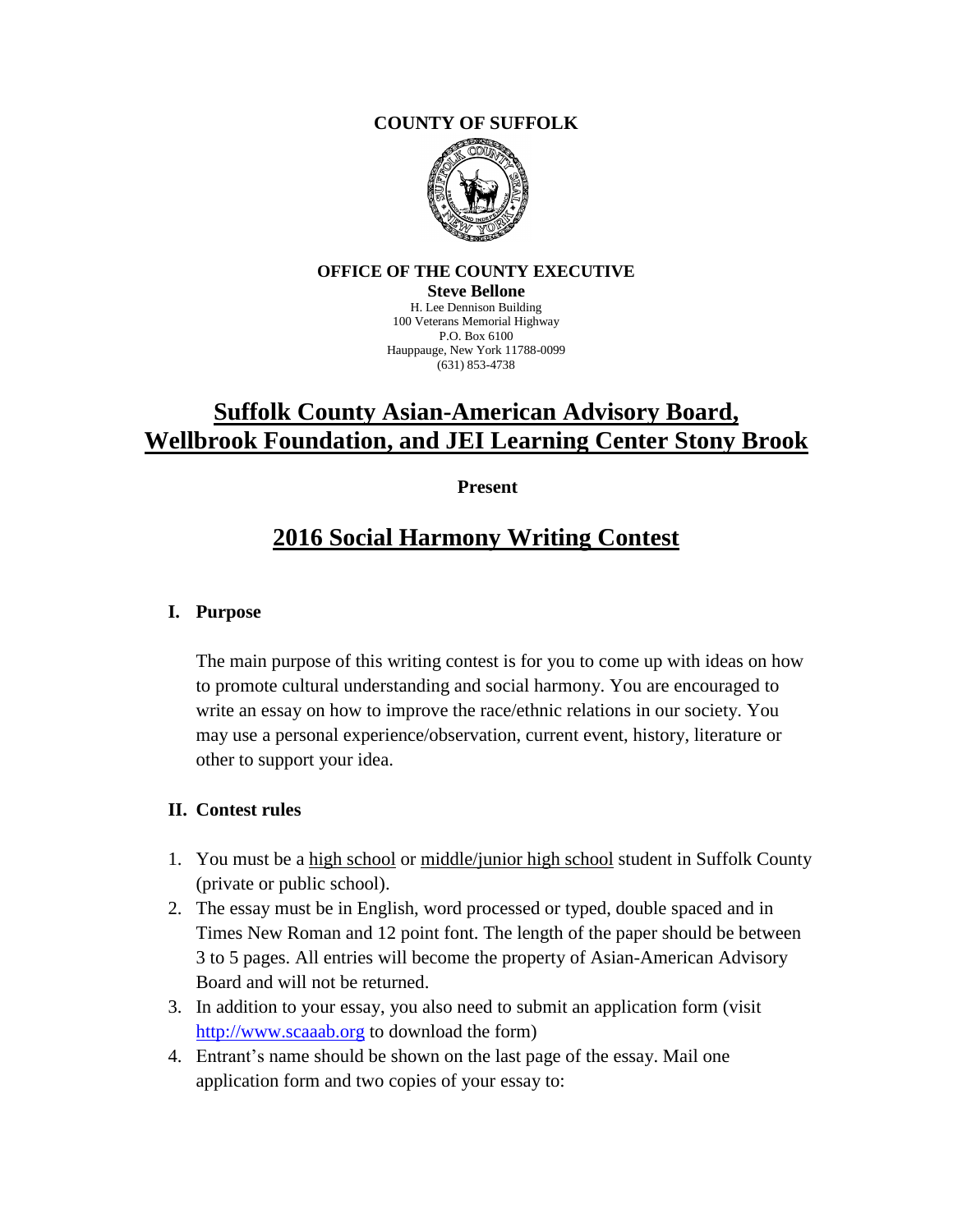Suffolk County Executive Office Office of Minority Affairs c/o Dr. Jim Young, AAAB P.O. Box 1600 100 Veterans Memorial Highway Hauppauge, NY 11788-0099

- 5. Submission deadline: **March 15, 2016.**
- 6. All eligible entries will be judged on the following criteria:
	- a. Quality of content and adherence to theme
	- b. Originality
	- c. Writing style and grammar
- 7. Winners will be announced in the SCAAAB's website [www.scaaab.org](http://www.scaaab.org/) on April 15, 2016

## **III. Awards Presentation**

There will be 3 winners for each group (high school or middle/junior high)

- 1. A certificate of accomplishment will be awarded by the Suffolk County Executive and Asian-American Advisory Board.
- 2. Monetary award amounts are:  $1<sup>st</sup>$  place  $-$  \$250  $2<sup>nd</sup>$  place - \$150  $3<sup>rd</sup>$  place - \$100
- 3. All winners and their families will be invited to an award ceremony scheduled to take place during the Asian-Pacific American Heritage Month Celebration on **May 13, 2016** at the Thai Cultural Center, Vajiradhammapadip Buddist Temple.
- **IV.** Direct any questions to Dr. Jim Young at [youngy@ncc.edu](mailto:youngy@ncc.edu)